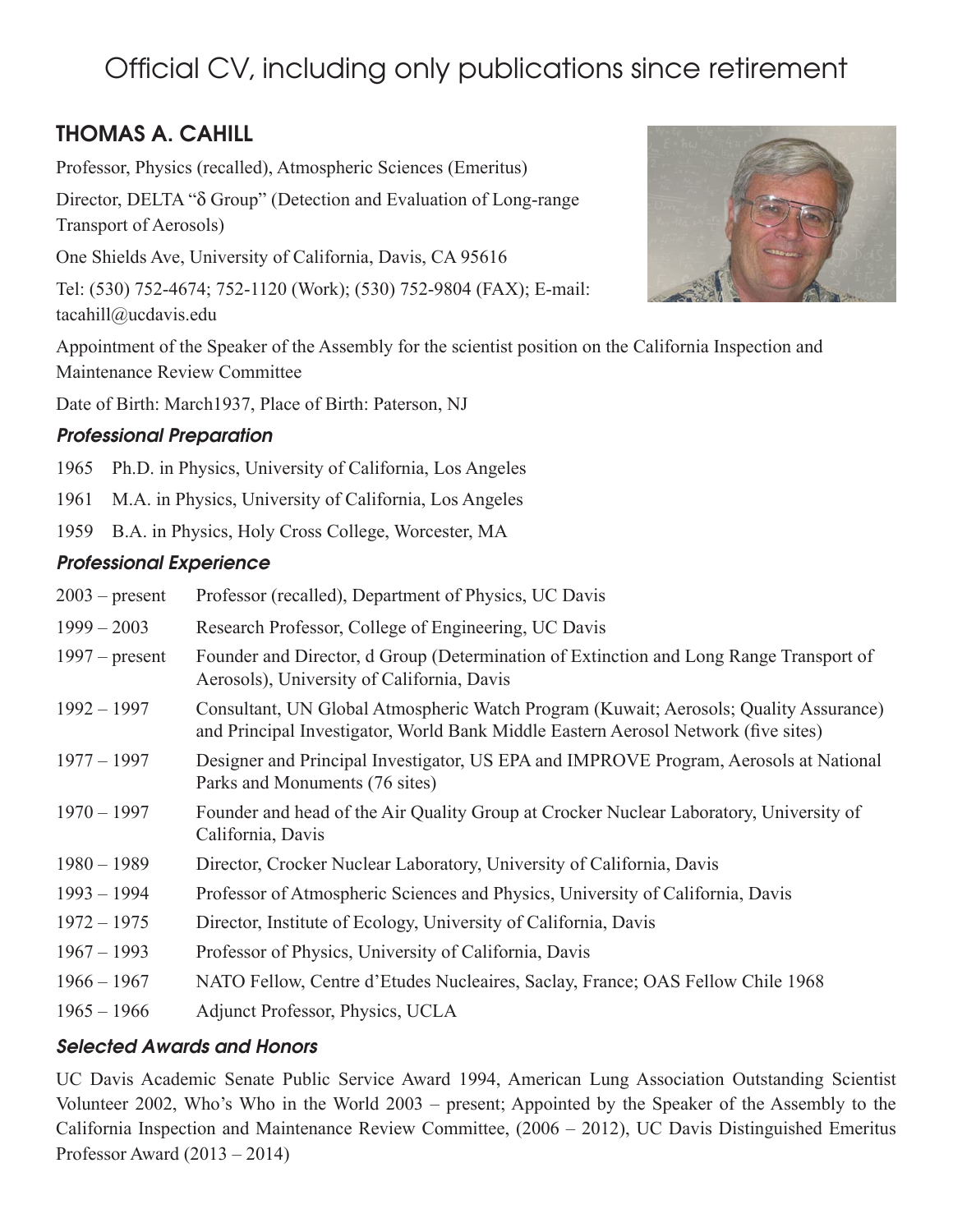#### *Cahill CV Continued page 2 of 8*

## List of Graduate Students, Ph.D. granted (Last 10 years, Major Professor)

K. Bowers (Ecology); T. E. Gill (Earth Science and Resources); R. Givati (Atmospheric Sciences); P. Rezentes, R. Rickards, Roger Miller (Physics); E. Winegar (Chemistry), R.A. VanCuren (Geography), Jason Snyder (Geography)

## Additional Recent Activities

2003 – present PI or co-PI in 12 studies – 1999-2004 ACE-Asia Scientific Planning Team (China 1999; Korea 1998; Japan 1997; PI NSF China and Japan 2001), Kyoto University research Fellow; Studies of World Trade Center collapse aerosols, Greenland Ice Cap aerosols (NSF Polar), Lake Tahoe highway aerosols (CalTrans/ TRPA), San Joaquin Valley aerosols and asthma (Cal ARB), Hamilton County (Cincinnati) aerosols from highways, Roseville rail yard (EPA Region IX), and Lake Tahoe aerosols (EPA Region IX), Wilmington, LA, port aerosols (Ca Toxics), Beijing Olympics (NOAA), San Luis Obispo Oceano Dunes (SLOAPCD and EPA Region IX), Watt Ave/Sacramento Aerosols (ARB/ Sac Metropolitan AQMD): Aerosols and environmental justice, LA Ports (DTSC)

Supporting Scientist as head of the DELTA Group, on studies of Baghdad aerosols and soldier's health (DOD), Tuscarora Tunnel Aerosols (HEI), a Chilean Cu smelter, dust storms in Australia, a Czech coal-fired power plant, diesel exhaust (NREL), aerosols and orcas in the San Juan Strait (NMF), asthma in El Paso, Texas (NIH), and Alaskan Volcanoes (AVO);

## Public Service and Testimony since Retirement

Expert testimony for the State Lands Commission, Mono Lake hearings before the California Water Resources Board (1994) (pro bono)

Submitted extensive testimony on the anticipated failure of proposed activities at Owens (dry) Lake (1997) \$1.2 billion has been spent, and the dust storms are worse.

Congressional Hearings testimony on the World Trade Center Collapse (2002) (pro bono)

Expert for the California Attorney General in air quality impacts of the Sierra Pacific Industries Lincoln co-gen facility

Appointed member of the California Inspection and Maintenance Review Committee 2006 – 2011(pro bono)

Scientific support and testimony for legal victories and settlements, Sierra Pacific co-gen (Lincoln), Terminal island car shredder, Exide battery plant, totaling roughly \$15 million.

## Current and Recent Research Studies

## **A. Inventions and developments**

- 1. Designed, built, and calibrated a new aerosol analysis beam line 10.3.1 at the Advanced Light Source, Lawrence Berkeley NL (1997 – present)
- 2. Developed unique aerosol sampling capabilities for the difficult conditions on the Greenland summit site  $(2003 - present)$
- 3. Designed, built, and calibrated a new aerosol analysis bean line 2.2 at the Stanford Synchrotron Radiation Lightsource, SLAC, Stanford NL (2011 – present)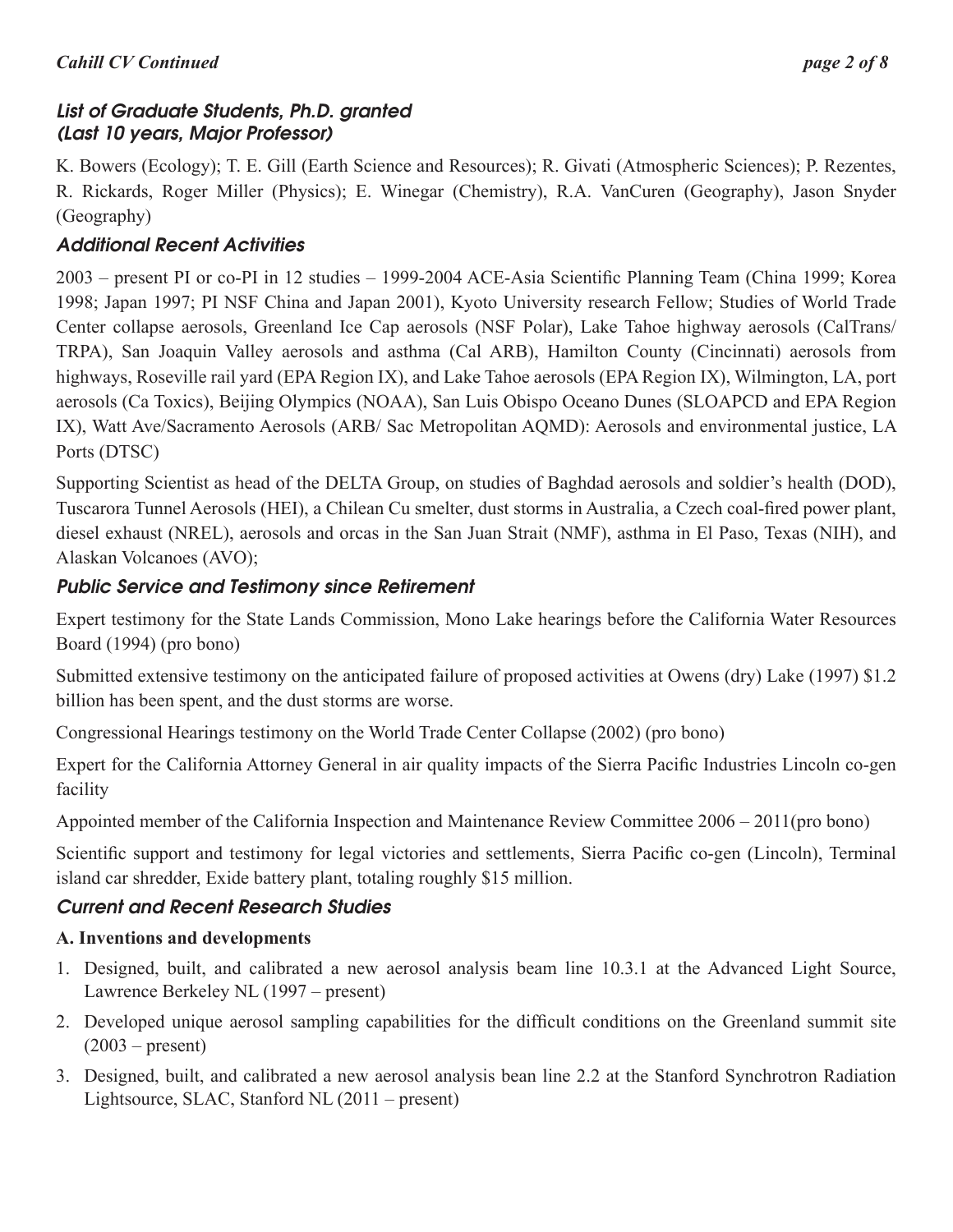#### **B. Grants and contracts, T. A. Cahill, P.I. or co-P.I., since retirement**

- 1. Owens lake Dust Study, California Air Resources Board, 1994
- 2. Owens lake mitigation project, California State Lands Commission, 1995 1997
- 3. Southeast Aerosols and Visibility Study National park Service, 1996 1998
- 4. Yosemite aerosol and visibility study IMPROVE 2002 2003
- 5. Analysis of aerosols from Asia, 2001 2002 NSF Atm. Sciences, 2004 con't
- 6. Aerosols on the Greenland Summit site, NSF Polar Programs, 2003 2014
- 7. Fine particulate pollution at Lake Tahoe, EPA Region IX, 2006 2009
- 8. Continuous measurement of ultra-fine aerosols, EPA ORD, 2008 2009 (New York and Sacramento study)
- 9. Continuous measurement of ultra-fine aerosols, EPA OAPQS/ORD, 2009 2010 (Cleveland study)
- 10. Deposition of toxic aerosols in California, CA DTSC, 2009 2012 (Wilmington car shredder, 710 corridor studies)
- 11. Effect of off-road vehicles on PM<sub>10</sub>, San Luis Obispo APCD, 2008–2010 (Oceano Dunes Study)
- 12. Impact of near roadway aerosols, Sac Metro AQMD, 2007 2009 (Watt Avenue studies) Breathe California
- 13. Comparison of DRUM sampler with ARB FRMs Breathe California/ARB, 2007 2008
- 14. NIH aerosols and asthma, El Paso, NIH, 2008 2010
- 15. Aerosols form the Roseville rail yard, EPA Region IX, Breathe California, 2005 2008
- 16. Central Valley Alzheimer's Study, EPA ORD, 2006 2007
- 17. Central Valley aerosols and ischemic heart disease Nat. Law Group, 2008 2010, Breathe California
- 18. Continuous measurement of ultra fine aerosols, EPA OAPQS/ORD, 2010 2013 (Detroit NEXUS study)
- 19. Lead and arsenic from the Exide battery recycling plant DTSC, 2010 2012
- 20. Aerosols from the BNSF railyard, San Bernardino, DTSC, 2010 2011
- 21. Aerosols impacting the Morton salt ponds in Redwood city, DTSC, 2011 2013
- 22. Analysis of aerosols from metal operations, Alameda County District Attorney, 2013

## **C. Technical support of the UC Davis DELTA Group, T. A. Cahill, Head**

| 1. Aerosols and soldier's health, Iraq            | $DOD/UAF$ , $2008 - con't$ |
|---------------------------------------------------|----------------------------|
| 2. Effect of coal burning, Czech Republic         | DRUMAire, 2008 - 2009      |
| 3. Regional hazes in Alaska                       | Alaska DEC, 2006 - con't   |
| 4. Aerosol transport from Asia                    | NOAA, 2007 - 2009          |
| 5. Effect of aerosols on San Juan orcas           | NOAA/ARS, 2008 - 2009      |
| 6. Impacts of the Mt. Augustine volcanic eruption | VO/UAF, 2008 - 2009        |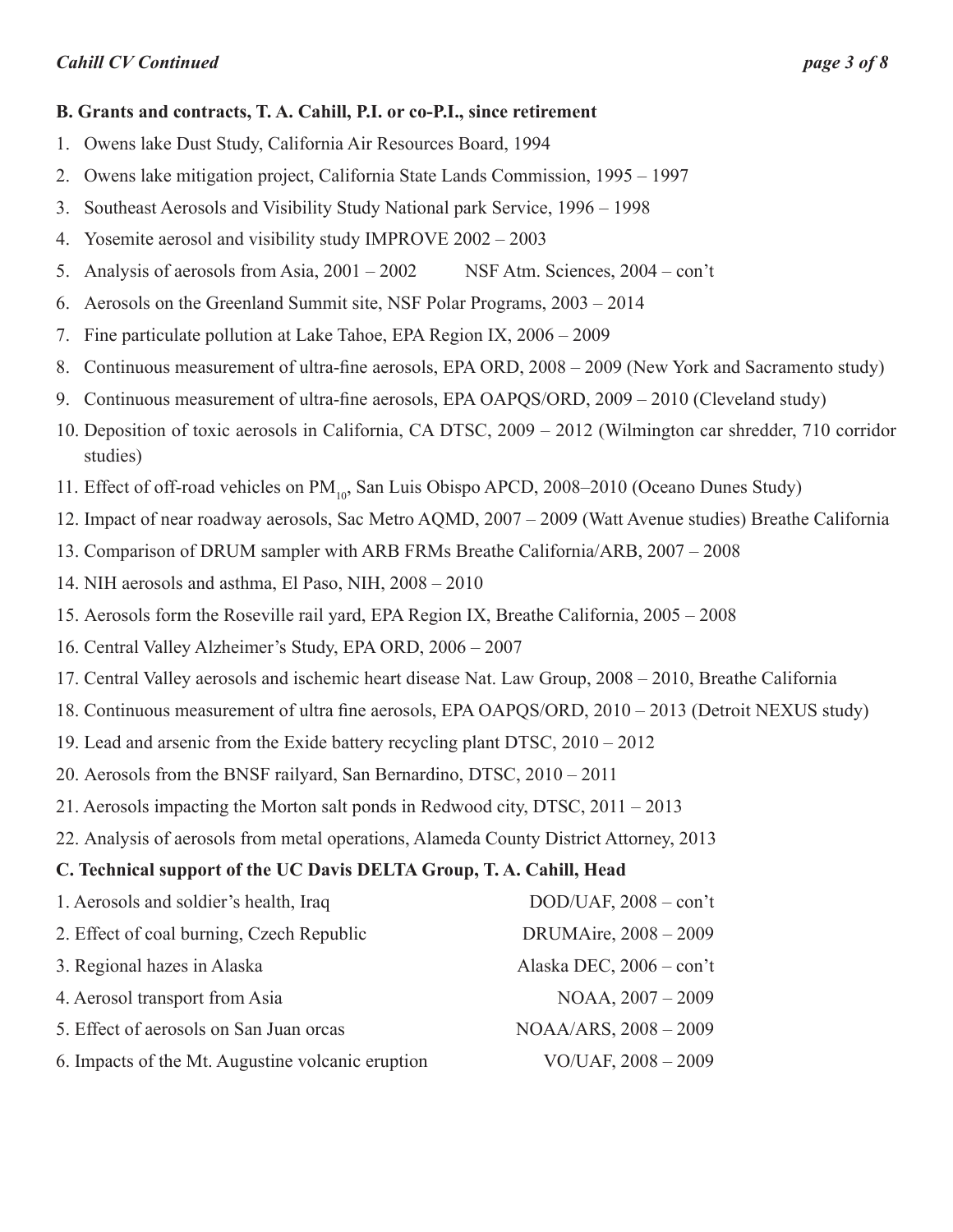## **Recent talks at scientific meetings**

May 2014, CMDL Meeting on global climate, Boulder CO

June 2014 Goldschmidt meeting on geochemistry, Sutter's Mill meteorite, Sacramento, CA

June, 2014 Impact of ship aerosols on human health in Los Angeles, Air and Waste Management, Assoc., Long Beach, CA

**General Publications**: Science fiction novels (all at Amazon, Barnes and Noble, and local book stores)

- 1. *Annals of the Omega Project* (trilogy) (2012)
- 2. *Ark Asteroid* trilogy:
- a. *Ark: Asteroid Impact* (2013)
- b. *Ark: Diaspora* (2013)
- c. *Ark: Post-Asteroid Eden* (2014)
- 3. *Greenhouse Redemption of the Planet Kraal* (2014)

## **Magazine articles:**

- 1. "The Bag," about my World Trade Center work, *Esquire* (April 2007)
- 2. "Catholics at Work," *America* magazine (2009)
- 3. "A Greater Reality," *America* magazine (October 14, 2014)

Selected refereed publications of Professor Thomas A. Cahill since retirement, 1994. Total peer-reviewed publications since retirement are 63, including journal articles, 44, and conference reports, 19.

Cahill, Thomas A., David E. Barnes, Jonathan A Lawton, Roger Miller, Nicholas Spada, Robert D. Willis and Sue Kimbrough. **"Transition Metals in Coarse, Fine, Very Fine and Ultra-fine Particles From an Interstate Highway Transect Near Detroit,"** *Atmospheric Environment* 145 (2016)**:** 158 – 175.

Cahill, Thomas A., David E. Barnes, Leann Wuest, Sean Barberie, David Gribble, David Buscho, Jason Snyder, Roger S. Miller, and intern Camille De la Croix. **"Artificial Ultra-fine Aerosol Tracers for Highway Transect Studies,"** *Atmospheric Environment* 136 (JUly 2016): 21 – 4.

Cahill, T.A., Barberie, S, and Yin, Q-Z. **"Elemental Comparison Between Sutter's Mill and Murchison,"** Goldschmidt Geochemistry Conference, Sacramento (2014).

Barberie, Sean R., Christopher R. Iceman, Catherine F. Cahill, and Thomas M. Cahill. **"**E**valuation of Different Synchrotron Beamline Configurations for X‑ray Fluorescence Analysis of Environmental Samples."** *Anal. Chem.*, 86 (2014): 8253−8260, Adx.doi.org/10.1021/ac5016535.

Cahill, Thomas A., David E. Barnes, Nicholas J. Spada. **"Seasonal Variability of Ultra-fine Metals Downwind of a Heavily Traveled Secondary Road,"** *Atmospheric Environment* 94 (2014) 173 – 179.

Cahill, Thomas M. **"Annual Cycle of Size-resolved Organic Aerosol Characterization in an Urbanized Desert Environment,"** *Atmos. Environ.* 71 (2013): 226 – 233.

Baldauf, Richard, Greg McPherson, Linda Wheaton, Max Zhabg, Tom Cahill, Chad Bailey, Christina Hemphill-Fuller, Earl Withycombe, and Kori Titus. **"**I**ntegrating Vegetation and Green Infrastructure into Sustainable Transportation Planning,"** *Transportation Research Bulletin*, National Academy of Sciences (2013).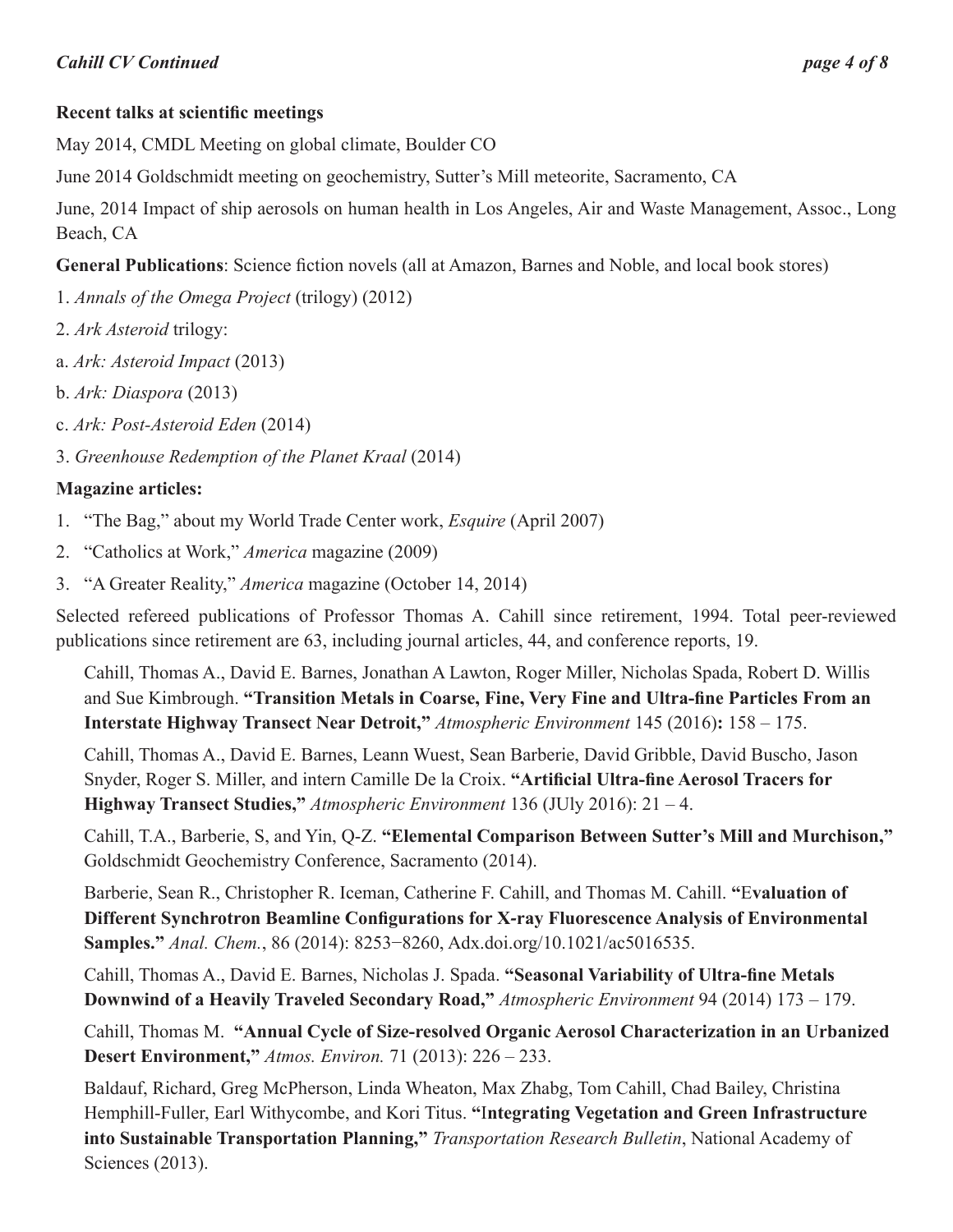#### *Cahill CV Continued page 5 of 8*

Cahill, Thomas M., and Thomas A. Cahill. **Seasonal variability of particle-associated organic compounds near a heavily traveled secondary road.** *Aerosol Science and Technology*: (2013) doi**:**  10.1080/02786826.2013.857757.

Jenniskens, Peter, Marc D. Fries, Qing-Zhu Yin, Michael Zolensky, Alexander N. Krot, Scott A. Sandford, Derek Sears, Robert Beauford, Denton S. Ebel, Jon M. Friedrich, Kazuhide Nagashima, Josh Wimpenny, Akane Yamakawa, Kunihiko Nishiizumi, Yasunori Hamajima, Marc W. Caffee, Kees C. Welten, Matthias Laubenstein, Andrew M. Davis, Steven B. Simon, Philipp R. Heck, Edward D. Young, Issaku E. Kohl, Mark H. Thiemens, Morgan H. Nunn, Takashi Mikouchi, Kenji Hagiya, Kazumasa Ohsumi, Thomas A. Cahill, Jonathan A. Lawton, David Barnes, Andrew Steele, Pierre Rochette, Kenneth L. Verosub, Jérôme Gattacceca, George Cooper, Daniel P. Glavin, Aaron S. Burton, Jason P. Dworkin, Jamie E. Elsila, Sandra Pizzarello, Ryan Ogliore, Phillipe Schmitt-Kopplin, Mourad Harir, Norbert Hertkorn, Alexander Verchovsky, Monica Grady, Keisuke Nagao, Ryuji Okazaki, Hiroyuki Takechi, Takahiro Hiroi, Ken Smith, Elizabeth A. Silber, Peter G. Brown, Jim Albers, Doug Klotz, Mike Hankey, Robert Matson, Jeffrey A. Fries, Richard J. Walker, Igor Puchtel, Cin-Ty A. Lee, Monica E. Erdman, Gary R. Eppich, Sarah Roeske, Zelimir Gabelica, Michael Lerche, Michel Nuevo, Beverly Girten, Simon P. Worden. **"Radar-enabled Recovery of the Sutter's Mill Meteorite, a Carbonaceous Chondrite Regolith Breccia,"** *Science*, 338:1583-1587 (2012) doi: 10.1126/science.1227163

VanCuren, Richard, Thomas Cahill, John Burkhart, David Barnes, Yongjing Zhao, Kevin Perry, Steven Cliff, and Joe McConnell. **"Aerosols and Their Sources at Summit Greenland – First Results of Continuous Size- and Time-resolved Sampling."** *Atmospheric Environment*, 52 (2012): 82-97 doi:10.1016/j.atmosenv.2011.10.047.

Barberie, Sean R., Christopher R. Iceman, Catherine F. Cahill, and Thomas M. Cahill. **"Evaluation of Different Synchrotron Beamline Configurations for X**‑**ray Fluorescence Analysis of Environmental Samples,"** *Anal. Chem.,* 86 (2014): 8253−8260, Adx.doi.org/10.1021/ac5016535.

Cahill, Thomas A., David E. Barnes, Nicholas J. Spada. **"Seasonal Variability of Ultra-fine Metals Downwind of a Heavily Traveled Secondary Road,"** *Atmospheric Environment* 94 (2014): 173 - 179.

Baldauf, Richard, Greg McPherson, Linda Eeaton, Max Zhang, Tom Cahill, Chad Bailey, Christina Hemphill-Fuller, Earl Withycombe, and Kori Titus. **"Integrating Vegetation and Green Infrastructure into Sustainable Transportation Planning,"** *Transportation Research Bulletin* (2013), National Academy of Sciences.

Cahill, Thomas M., and Thomas A. Cahill. **"Seasonal Variability of Particle-associated Organic Compounds Near a Heavily Traveled Secondary Road."** *Aerosol Science and Technology*, (2013) accepted manuscript (2013), doi: 10.1080/02786826.2013.857757.

Barberie, S. R., T.A. Cahill, C.F. Cahill, T.M. Cahill, C.R. Iceman, and D.E. Barnes. **"UC Davis XIPline ("zipline") End-station at the Stanford Synchrotron Radiation Lightsource: Development and Experimental Results."** *Nucl. Instrum. Meth. Phys. Res. A: Accelerators, Spectrometers, Detectors and Associated Equipment* ,729 (2013): 930-933 doi:10.1016/j.nima.2013.08.043.

Jenniskens, Peter (NASA), …Thomas A. Cahill, David Barnes, Jonathan Lawton (UC Davis) and 66 additional authors. **"Radar Enabled Recovery of Sutter's Mill: A Unique Carbonaceous Chondrite Regolith Breccia,"** *Science Magazine* 338 (2012): 1583-1587, doi: 10.1126/science.1227163.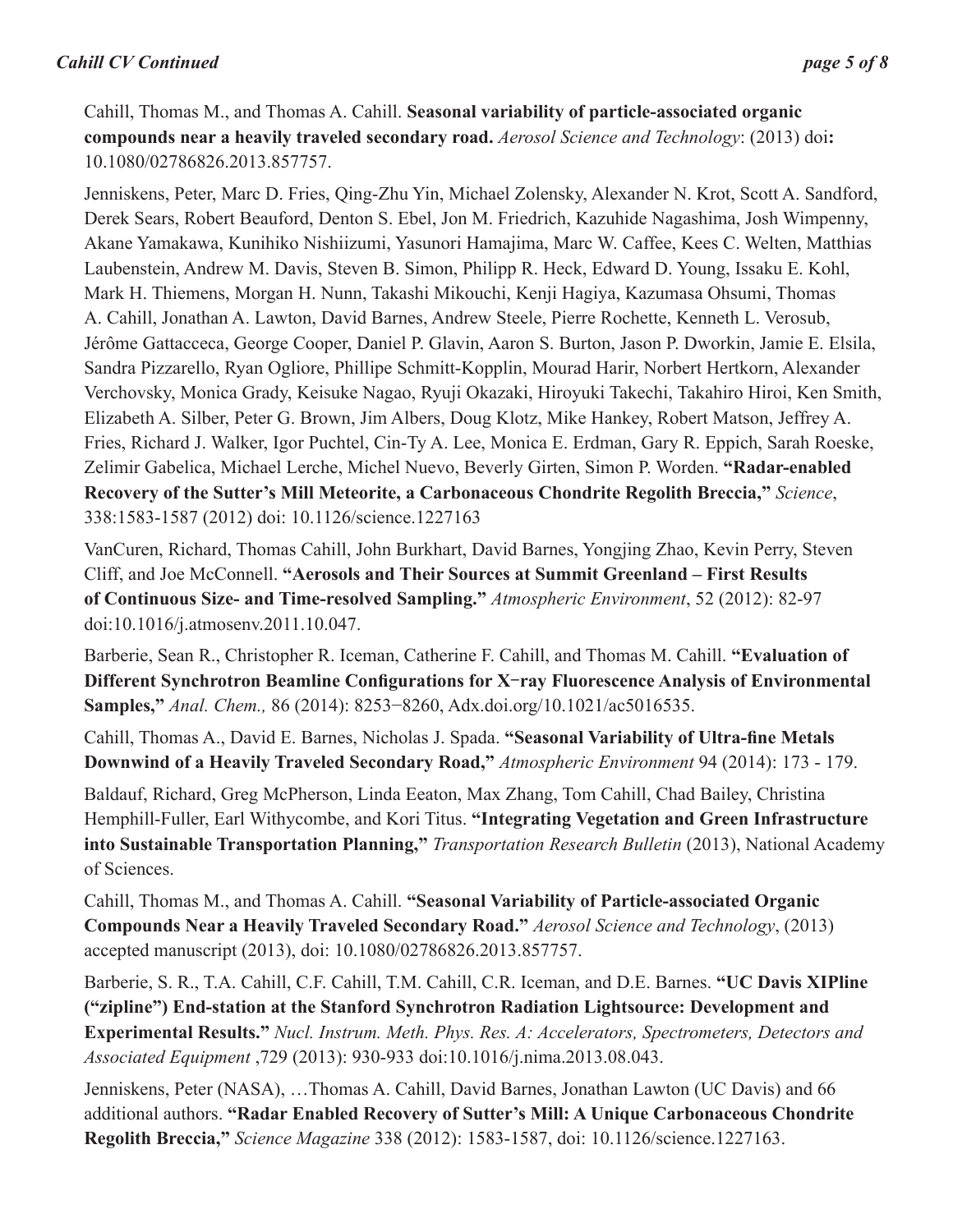#### *Cahill CV Continued page 6 of 8*

VanCuren, Richard A., Thomas A. Cahill, John Burkhart, David Barnes, Yongjing Zhao, Kevin Perry, Steven Cliff, and Joe McConnell. **"Aerosols and Their Sources at Summit Greenland – First Results of Continuous Size- 1 and Time-resolved Sampling**," *Atmospheric Environment* (2011).

Cahill, Thomas A., David E. Barnes, Earl Withycombe, and Mitchell Watnik. **"Very Fine and Ultra-fine Metals and Ischemic Heart Disease in the California Central Valley 2: 1974 – 1991,** *Aerosol Science and Technology* 45, 1135-1142 (2011)

Cahill, Thomas A., David E. Barnes, Nicholas J. Spada, Jonathan A. Lawton, and Thomas M. Cahill. **"Very Fine and Ultra-fine Metals and Ischemic Heart Disease in the California Central Valley 1: 2003 – 2007,"** *Aerosol Science and Technology* 45 (2011): 1125-1134.

Cahill, Thomas A., Thomas M. Cahill, David E. Barnes, Nicholas J. Spada, and Roger Miller. **"Inorganic and Organic Aerosols Downwind of California's Roseville Railyard,"** *Aerosol Science and Technology* 45 (2011): 1049-1059.

Cahill, Catherine F., Peter G. Rinkleff, Jonathan Dehn, Peter V. Webley, Thomas A. Cahill, and David E. Barnes. **"Aerosol Measurements From a Recent Alaskan Volcanic Eruption: Implications for Ash Transport Predictions,"** *J. Volcanology and Geothermal Research* 198 (2010): 76–80.

Cahill, Catherine F., Thomas A. Cahill, and Kevin D. Perry. **"The Size- and Time-resolved Composition of Aerosols From a Sub-Arctic Boreal Fire Prescribed Burn."** *Atmospheric Environment* 42 (2009): 7553- 7559.

Gertler, Alan W., Andrzej Bytnerowicsz, Thomas A. Cahill, Michael Arbaugh, Steven Cliff, Jülide Kahyaoğlu-Koračin, Leland Tarney, Rocio Alonso, and Witold Fraczek. **"Local Air Pollutants Threaten Lake Tahoe's Clarity."** *California Agriculture,* Vol. 60 Num. 2 (2006): 49-58.

Cahill, Thomas A., Steven S. Cliff, Michael Jimenez-Cruz, James F. Shackelford, Michael Dunlap, Michael Meier,Peter B. Kelly, Sarah Riddle, Jodye Selco, Graham Bench, Patrick Grant, Dawn Ueda, Kevin D. Perry, and Robert Leifer. **"Analysis of Aerosols From the World Trade Center Collapse Site, New York, October 2 to October 30, 2001."** *Aerosol Science and Technology* 38 (2004): 165–183.

Han, J.S, K.J. Moon, J.Y. Ahn, Y.D. Hong, Y.J Kim, S. Y. Rhu, Steven S. Cliff, and Thomas A. Cahill. **Characteristics of Ion Components and Trace Elements of Fine Particles at Gosan, Korea, in Springtime from 2001 to 2002,"** *Environmental Monitoring and Assessment,* 92 (2004): 73, doi. org/10.1023/B:EMAS.0000014510.21563.50.

Seinfeld, J.H., G.R. Carmichael, R. Arimoto, W.C. Conant, F.J. Brechtel, T.S. Bates, T.A. Cahill, A.D. Clarke, B.J. Flatau, B.J. Huebert, J. Kim, K.M. Markowicx, S.J. Masonis, P.K. Quinn, L.M. Russell, P.B. Russell, A. Shimizu, Y. Shinozuka, C.H. Song, Y. Tang, I. Uno, A.M. Vogelmann, R.J. Weber, J-H.Woo, and Y. Zhang. "**ACE-Asia: Regional Climatic and Atmospheric Chemical Effects of Asian Dust and Pollution,"** *Bulletin American Meteorological Society* 85, no. 3 (March 2004): 367.

Cahill, T. A., S.S. Cliff, J.F. Shackelford, M. Meier, K.D. Perry, G. Bench, and R. Leifer. **"Very Fine Aerosols From the World Trade Center Collapse Piles: Anaerobic Incineration?"** *Advances in Chemistry* (2004).

Leifer, R. Z., G. Bench, and T. A. Cahill. **"Characterization of the Plumes Passing Over Lower Manhattan After the WTC,"** *Advances in Chemistry* (2004).

Gill, Thomas E., Thomas A. Cahill, Scott A. Copeland, and Bruce R. White. **"Sand Fences for Control**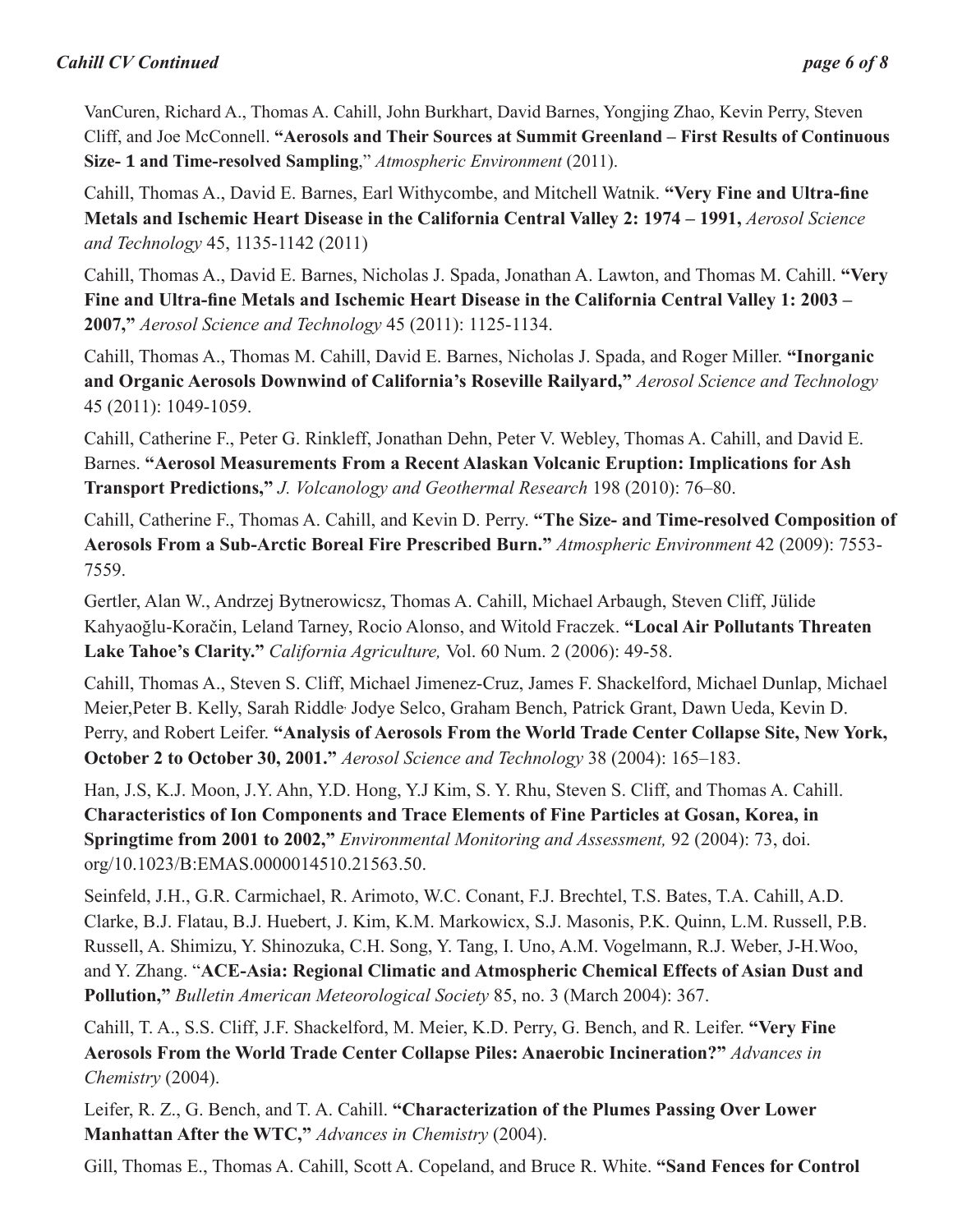**of Wind Erosion and Dust Emission at Owens lake, CA: Full-scale Testing, Field Deployment, and**  Evaluation of Effectiveness, Dispersion Particulate A12.1, 2773-2780 (2003),"  $11<sup>th</sup> International$ *Conference on Wind Engineering Texas Tech (2002).*

Shackelford, J.F., P.B. Kelly, S.S. Cliff, M. Jimenez-Cruz, and T.A. Cahill. **"Characterizing Particulate Emissions Using Micrometer-scale X-ray Fluorescence."** *Ceramic Transitions* 143 (2003): 59–66.

Reuter, John E., Thomas A. Cahill, Steven S. Cliff, Charles R. Goldman, Alan C. Heyvaert, Alan D. Jassby, Susan Lindstrom, and Davis M. Rizzo. "**An Integrated Watershed Approach to Studying Ecosystem Health at Lake Tahoe, CA-NV,"** in *Managing for Healthy Ecosystems,* eds. Rapport et al., 1283–1298, New York: CRC Press, 2003.

VanCuren, Richard A., and Thomas A. Cahill. **"Asian Aerosols in North America: Frequency and Concentration of Fine Dust,"** *Journal Geophysical Research* 107, no. D24 (2002): 4804.

Bench, Graham, Patrick Grant, Dawn Ueda, Steven Cliff, Kevin Perry, and Thomas A. Cahill. **"The Use of STIM and PESA to Measure Profiles of Aerosol Mass and Hydrogen Content, Respectively, Across Mylar Rotating Drums Impactor Samples."** *Aerosol Science and Technologyy* 36 (2002):642-651.

Miller, Alan E., and Thomas A. Cahill. **"Size and Compositional Analyses of Biologically Active Aerosols from a CO<sup>2</sup> and Diode Laser Plume."** *International Journal of PIXE*. Vol. 9, nos. 3 & 4.5 (2000).

Rogers, C. F., A.W. Gertler, W. R. Pierson, J. C. Sagebiel, M. Abu-Allaban, J. Gillies, W. Coulomb, L. Tarney, and T. A. Cahill. **"Exhaust Particle Size Distribution Measurements at the Tuscarora Mountain Tunnel.** *Aerosol Science & Technology* (2000).

Perry, Kevin D., Thomas A. Cahill, Russell C. Schnell, and Joyce M. Harris**. "Long-range Transport of Anthropogenic Aerosols to the NOAA Baseline Station at Mauna Loa Observatory, Hawaii."** *Journal of Geophysical Research Atmospheres*. Vol. 104, no. D15 (1999) 18,521–18,533.

Cahill, Thomas A., and Robert A. Eldred. **"Particulate Selenium in the Atmosphere."** *Environmental Chemistry of Selenium*, eds. W.T. Frankenberger and R.A. Engberg, Marcel Dekker, 613–632. New York: Marcel Dekker (1998).

Turn, S.Q., B.M. Jenkins, J.C. Chow, L.C. Pritchett, D. Campbell, T. Cahill, and S. A. Whalen. **"Elemental Characterization of Particulate Matter Emitted From Biomass Burning: Wind Tunnel Derived Source Profiles for Herbaceous and Wood Fuels."** *Journal of Geophysical Research*, 102 (1997): 3683-3699.

Eldred, Robert A., and Thomas Cahill. **"Sulfate Sampling Artifact From SO<sup>2</sup> and Alkaline Soil."**  *Environmental Science & Technology*. Vol. 31, No. 5 (1997) 1320-1324.

Cahill, T.A., and J. Zubillaga. **"The Role of Ion Beam Based Analyses in Global Climate Research."**  *Application of Accelerators I Research and Industry*, Proceedings of the Fourteenth International Conference, Denton Texas, Part One (1997), 525-529.

Perry, Kevin, T.A. Cahill, R.A. Eldred, D.D. Dutcher, and T.E. Gill. **Long-range Transport of North African Dust to the Eastern United States."** *Journal of Geophysical Research-Atmospheres,* 102, D10 (1996): 11,225–11,238.

Gillette, D.A., D.W. Fryrear, T.E. Gill, T. Ley, T.A. Cahill, and E.A. Gearhart. **"1997 Relation of Vertical Flux of Particles Smaller than 10 m to Total Aeolian Horizontal Mass Flux at Owens Lake."** *Journal of Geophysical Research* 102, D22 (1997): 26009–26015.